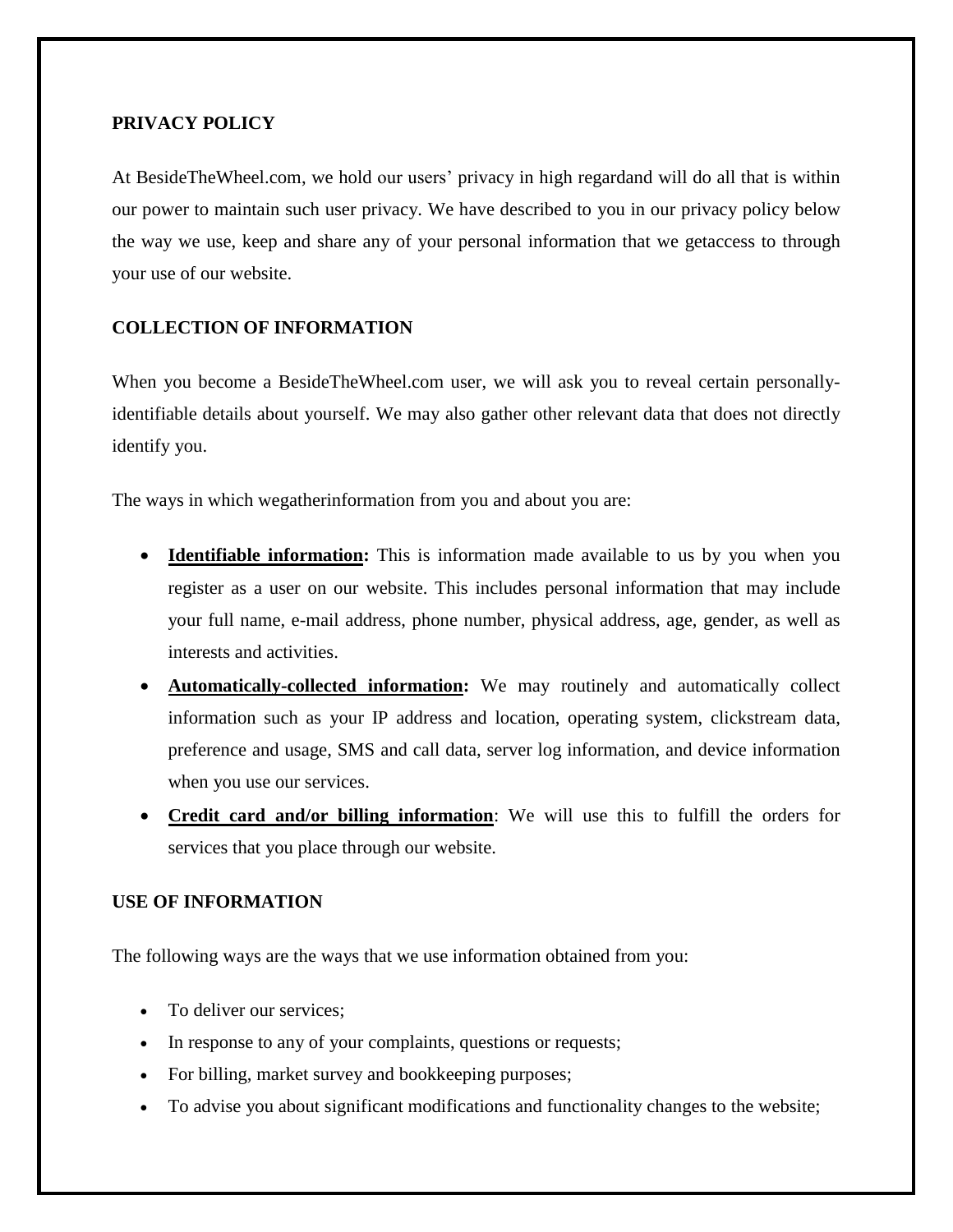- To inform you about other BesideTheWheel.com services which may be of interest to you;
- To improve and/or enhance the content and/or layout of our website;
- With third parties, based on your authorization.

Please understand that BesideTheWheel.com will never sell or attempt to sell your information under any circumstances. We will also never transfer or share any of your information without your authorization.

We may however discloseyour personal information if we are legally bound to do so in compliance with a legal summons and/or subpoena, or any other comparable legal process.

BesideTheWheel.com may also share your private information if we in good faith believe that such a revelation is keyin protectingour rights, safeguarding your safety or the welfare of others, or in the detection and prevention of fraud.

#### **OUR COOKIES POLICY**

We make use of "cookies" on BesideTheWheel.com to deliver a user-friendly registration and log in experience for our users. The use of cookies in this manner will not make available to us information beyond what you freely provide to us. However, you may choose to deny or accept cookies on your web browser. Denying cookies will however bar you from accessing many unique features that enhance our website experience.

### **USE OF OUR SITE BY CHILDREN**

Minors are not qualified to use our website. If you are a minor, you may only use the BesideTheWheel.com website in conjunction with and under the express supervision of parents or guardians. We will never deliberately collect private information from minors under the age of 18.

#### **SECURITY OF INFORMATION**